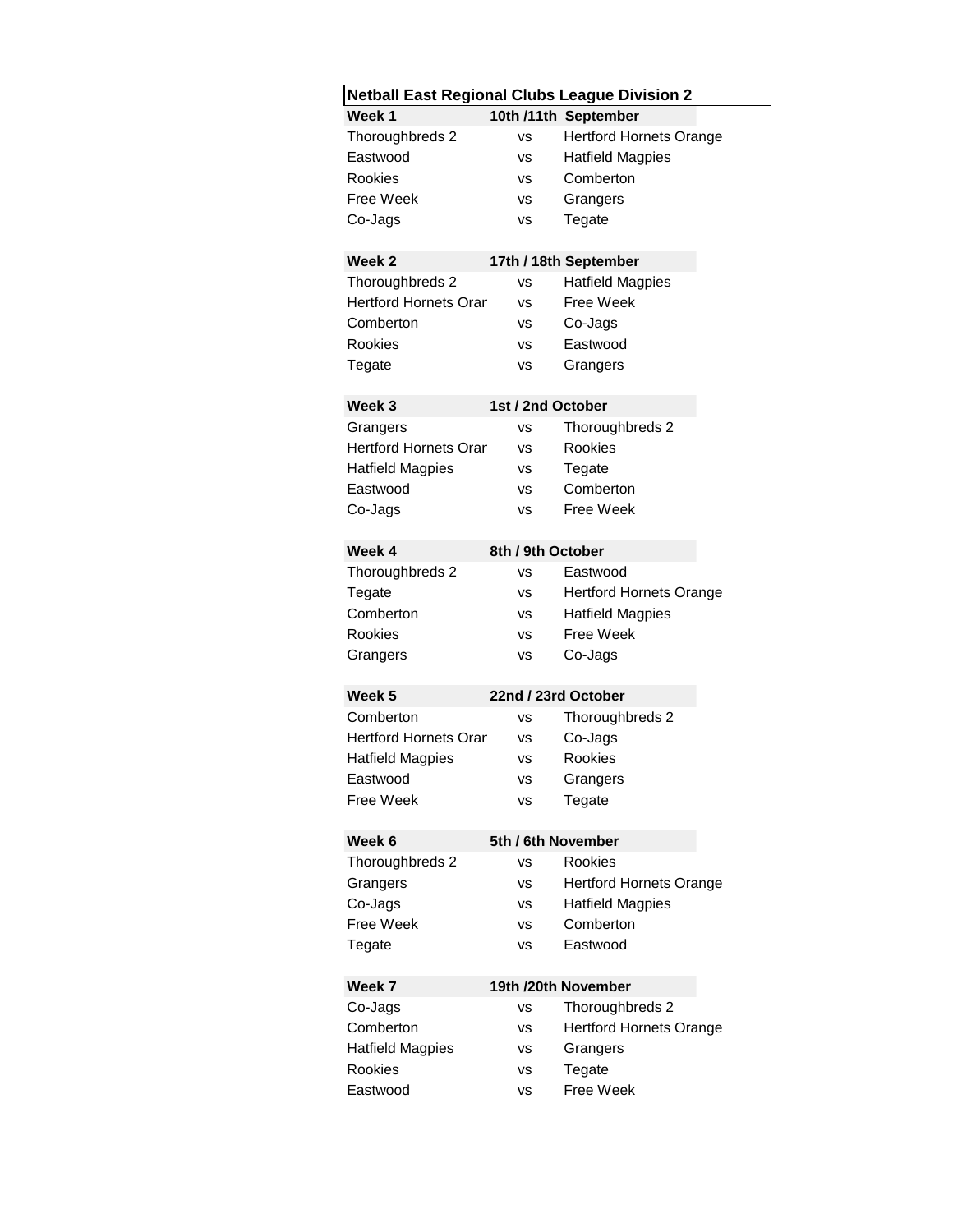| Week 8                       |                    | 26th / 27th November           |
|------------------------------|--------------------|--------------------------------|
| Tegate                       | vs                 | Thoroughbreds 2                |
| <b>Hertford Hornets Orar</b> | vs                 | Eastwood                       |
| Free Week                    | vs                 | Hatfield Magpies               |
| Grangers                     | vs                 | Comberton                      |
| Rookies                      | vs                 | Co-Jags                        |
| Week 9                       |                    | 10th / 11th December           |
| Thoroughbreds 2              | vs                 | Free Week                      |
| <b>Hatfield Magpies</b>      | VS.                | <b>Hertford Hornets Orange</b> |
| Comberton                    | vs                 | Tegate                         |
| Grangers                     | <b>VS</b>          | Rookies                        |
| Eastwood                     | ٧S                 | Co-Jags                        |
| Reserve Dates                |                    | 12th / 13th November           |
|                              | 3rd / 4th December |                                |
|                              |                    | 18th / 19th February           |
|                              | 1st / 2nd April    |                                |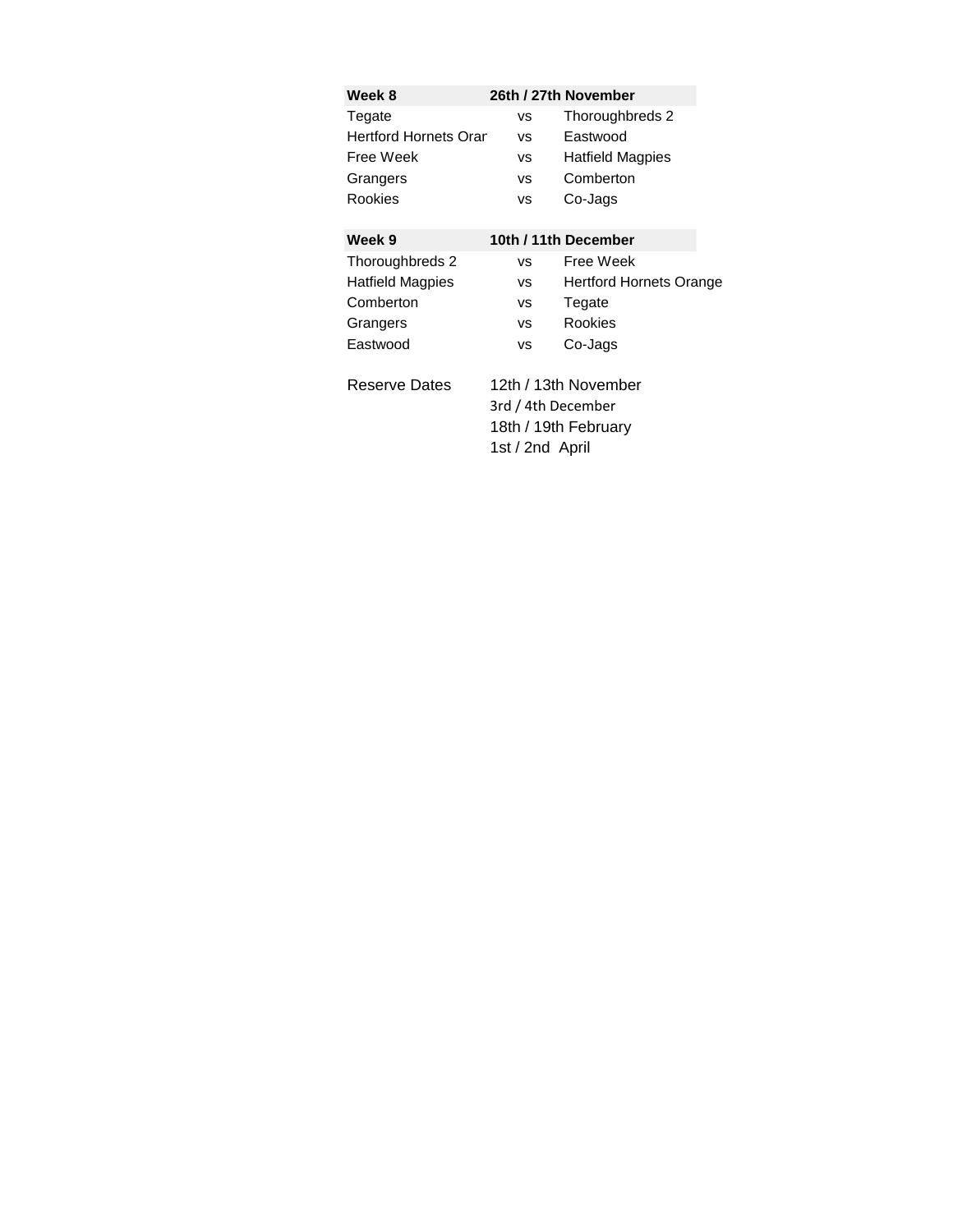| <b>Fixture list</b>             |                     |                                |  |  |  |
|---------------------------------|---------------------|--------------------------------|--|--|--|
| Week 10                         | 7th / 8th January   |                                |  |  |  |
| <b>Hertford Hornets Oran</b>    | vs                  | Thoroughbreds 2                |  |  |  |
| <b>Hatfield Magpies</b>         | vs                  | Eastwood                       |  |  |  |
| Comberton                       | vs                  | Rookies                        |  |  |  |
| Grangers                        | vs                  | Free Week                      |  |  |  |
| Tegate                          | VS                  | Co-Jags                        |  |  |  |
|                                 |                     |                                |  |  |  |
| 14th / 15th January<br>Week 11  |                     |                                |  |  |  |
| <b>Hatfield Magpies</b>         | vs                  | Thoroughbreds 2                |  |  |  |
| <b>Free Week</b>                | vs                  | <b>Hertford Hornets Orange</b> |  |  |  |
| Co-Jags                         | vs                  | Comberton                      |  |  |  |
| Eastwood                        | vs                  | Rookies                        |  |  |  |
| Grangers                        | VS                  | Tegate                         |  |  |  |
|                                 |                     |                                |  |  |  |
| Week 12                         | 21st / 22nd January |                                |  |  |  |
| Thoroughbreds 2                 | vs                  | Grangers                       |  |  |  |
| <b>Rookies</b>                  | vs                  | <b>Hertford Hornets Orange</b> |  |  |  |
| Tegate                          | VS                  | <b>Hatfield Magpies</b>        |  |  |  |
| Comberton                       | vs                  | Eastwood                       |  |  |  |
| Free Week                       | vs                  | Co-Jags                        |  |  |  |
| Week 13                         | 4th / 5th February  |                                |  |  |  |
| Eastwood                        | vs                  | Thoroughbreds 2                |  |  |  |
| <b>Hertford Hornets Oran</b>    | vs                  | Tegate                         |  |  |  |
| <b>Hatfield Magpies</b>         | vs                  | Comberton                      |  |  |  |
| <b>Free Week</b>                | vs                  | Rookies                        |  |  |  |
| Co-Jags                         | ٧S                  | Grangers                       |  |  |  |
|                                 |                     |                                |  |  |  |
| Week 14                         |                     | 11th / 12th February           |  |  |  |
| Thoroughbreds 2                 | vs                  | Comberton                      |  |  |  |
| Co-Jags                         | vs                  | <b>Hertford Hornets Orange</b> |  |  |  |
| Rookies                         | VS                  | <b>Hatfield Magpies</b>        |  |  |  |
| Grangers                        | vs                  | Eastwood                       |  |  |  |
| Tegate                          | vs                  | Free Week                      |  |  |  |
| Week 15<br>25th / 26th February |                     |                                |  |  |  |
| Rookies                         | vs                  | Thoroughbreds 2                |  |  |  |
| Hertford Hornets Oran           | ٧S                  | Grangers                       |  |  |  |
| <b>Hatfield Magpies</b>         | ٧S                  | Co-Jags                        |  |  |  |
| Comberton                       | ٧S                  | Free Week                      |  |  |  |
| Eastwood                        | vs                  | Tegate                         |  |  |  |
|                                 |                     |                                |  |  |  |
| Week 16                         | 4th / 5th March     |                                |  |  |  |
| Thoroughbreds 2                 | ٧S                  | Co-Jags                        |  |  |  |
| <b>Hertford Hornets Oran</b>    | ٧S                  | Comberton                      |  |  |  |
| Grangers                        | ٧S                  | <b>Hatfield Magpies</b>        |  |  |  |
| Tegate                          | ٧S                  | Rookies                        |  |  |  |
| Free Week                       | ٧S                  | Eastwood                       |  |  |  |